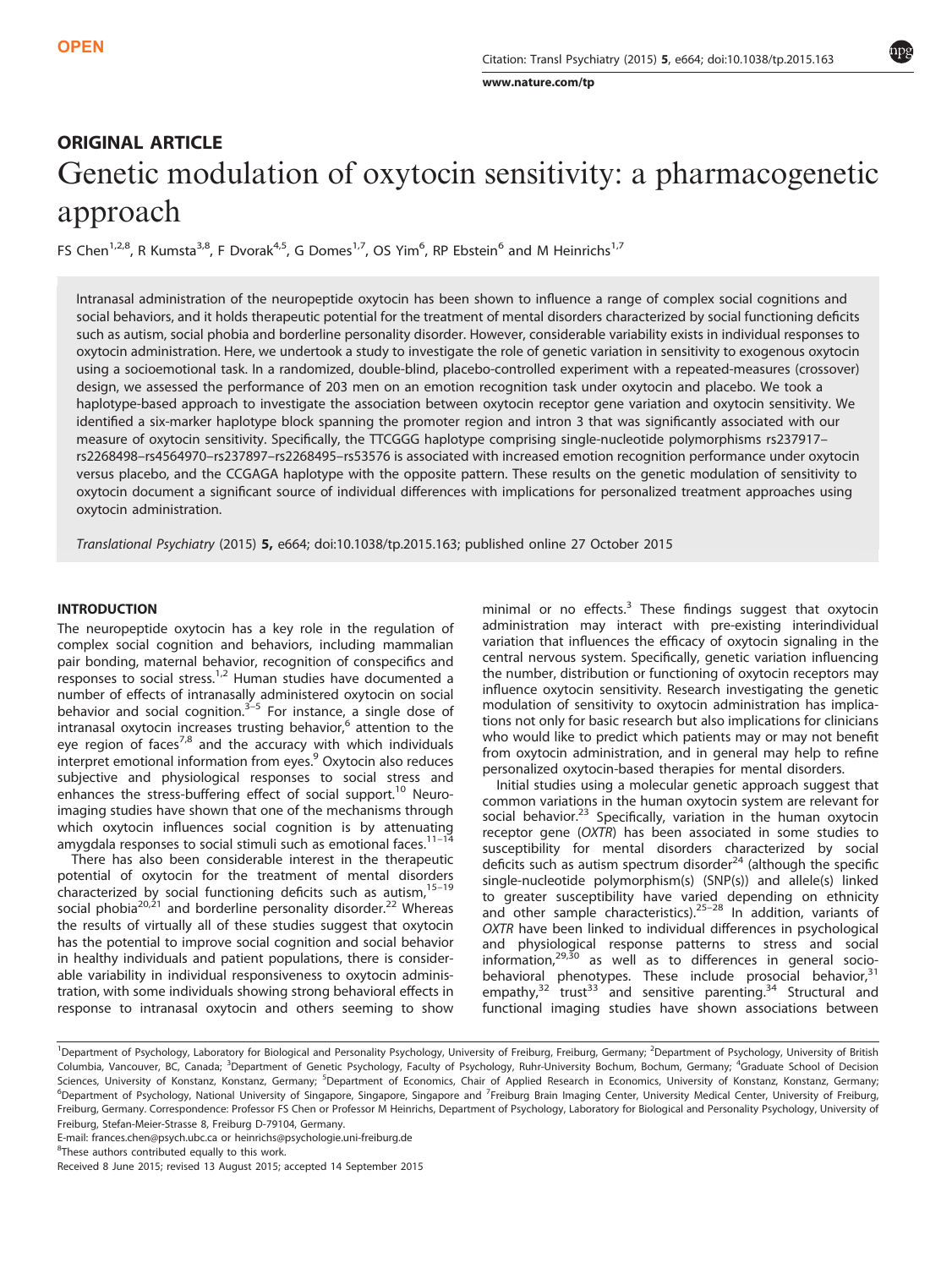OXTR SNPs and morphometric alterations as well as differences in activity of neural circuits involved in the processing of social information and negative affect. These imaging studies suggest that genetic variation of OXTR influences limbic circuitry involving the amygdala, the hypothalamus and the cingulate gyrus. $35-38$  $35-38$ 

Given the associations that have been documented between OXTR variability and social behavior, and given that oxytocin exerts its function via the oxytocin receptor, OXTR variability is a prime candidate for explaining individual differences in response to exogenous oxytocin administration. To test this possibility, we conducted a randomized, double-blind, placebo-controlled experiment with a repeated-measures (crossover) design. We assessed each participant's performance on an emotion recognition task previously shown to be sensitive to oxytocin administration,<sup>[39](#page-6-0)</sup> both under oxytocin and placebo. This within-subject design provides a measure of each individual's socioemotional sensitivity to oxytocin administration.

Whereas most association studies so far have focused on single SNPs, we investigated 23 SNPs across the OXTR gene region and took a haplotype-based approach in our analyses. In addition to allowing us to capture more genetic information than single SNP analysis,<sup>40</sup> the haplotype approach—which by definition jointly tests multiple SNPs for association—allows us to avoid the conundrum of multiple testing, which can result in false-positive results. As has been noted by other researchers, $41$  divergent results between studies may sometimes have arisen from unrecognized haplotype effects because these studies were limited to investigation of individual SNPs. In addition, questionable results may arise from disregarding linkage disequilibrium (LD) of the tested polymorphism, an effect preventable by haplotype analysis (see Binder et  $al^{42}$  $al^{42}$  $al^{42}$  for further discussion of haplotype analysis).

# MATERIALS AND METHODS

#### Subjects

2

We tested 207 men between 19 and 30 years of age  $(M = 23.5$  years, s.d. = 2.7 years) of Central European descent from the student population of the University of Freiburg, Germany, who were recruited through on-campus advertisements. The sample size was determined on the basis of recent [rese](#page-6-0)arch demonstrating effects of common variants of OXTR on behavior.<sup>43–47</sup> Participants were pre-screened to ensure that they were fluent in German, were not suffering from mental or physical illnesses and were not taking drugs or medication. Students studying psychology were excluded from our sample. All participants gave written, informed consent before the start of the first experimental session and received a total of 40 Euro for participation in the two sessions. The study was approved by the institutional review board of the University of Freiburg.

## Procedure

Each participant was tested twice, with a 1-week gap between testing sessions. All sessions took place in the afternoon and lasted  $\sim$  2 h. Participants were tested in a laboratory in groups of 12–16, with each participant seated at a computer in an individual cubicle. Dividing walls prevented visual contact between the participants, and participants were instructed not to speak to each other during the testing sessions.

Substance administration. After completing a questionnaire to assess baseline mood (the Multidimensional Mood Questionnaire<sup>[48](#page-6-0)</sup>), participants received either oxytocin (Syntocinon-Spray, Novartis, Basel, Switzerland) or placebo intranasally in a randomized, double-blind, crossover design. The placebo included all of the same ingredients as the oxytocin spray except for the neuropeptide. Under the supervision of the experimenter, participants self-administered 24 IU of the substance (three puffs into each nostril in alternating order).<sup>[10](#page-5-0)</sup> After a loading period of 45 min, the participants completed a second Multidimensional Mood Questionnaire to assess their mood.

Emotion recognition task. Participants subsequently completed a task based closely on one used by Lischke et  $al^{39}$  $al^{39}$  $al^{39}$  to assess their ability to recognize emotions from dynamic facial expressions. Previous research suggests that this task is sensitive to oxytocin administration: participants who received oxytocin identified emotions more quickly and at a lower intensity level than participants who received placebo.<sup>39</sup> In each trial, a photo of an individual displaying a neutral expression gradually morphed into a photo of the same individual displaying a happy, angry, fearful or sad expression. The participant's task was to press a button when he recognized the emotion being displayed. Participants were instructed to respond as quickly and accurately as possible. As soon as the participant responded, the morphing procedure stopped and the image was replaced by a prompt asking the participant to indicate which of the four emotions he had detected (see Supplementary Information for details).

Non-social control task. To test whether any observed effects would be specific to social stimuli, participants also completed a control task for the recognition of non-social stimuli (cars) after the emotion recognition task. Using Winmorph 3.01 (http://www.debugmode.com/winmorph/), grayscale images of a common car model (a small hatchback) were morphed into images of target cars (four exemplars each of the car types: Smart car, box truck, pickup truck and VW Beetle). As in the emotion recognition task, participants were instructed to press a button as soon as they recognized the target car type. Before the 16 test trials, participants completed four practice trials. The test trials appeared in one of two pseudorandomized testing orders. For each trial, reaction time and accuracy were recorded.

During the second session, a saliva sample was collected from each participant (Oragene 500-OG kit, DNA Genotek, Ottawa, Ontario, Canada) for genotyping. Participants were also asked at the end of the second session whether they thought they had received oxytocin or placebo in that session.

### SNP selection and genotyping

The goal of this study was to associate variation of OXTR with oxytocin sensitivity. In order to capture the maximum amount of genetic information, we chose 23 SNPs across the OXTR gene for subsequent haplotype-based analyses. Sixteen SNPs were selected on the basis of an association study with SNP coverage across OXTR.<sup>[26](#page-5-0)</sup> Seven additional SNPs were selected; rs53576 was included because a large number of studies have shown significant associations between this SNP and sociobehavioral phenotypes.<sup>23</sup> SNP rs2268498, located in the promoter region, was included because of its presumed functional significance.<sup>49</sup> In order to increase coverage of the 5′ region, a likely region of regulatory activity, four additional SNPs compatible with the multiplex assay were selected from SNP databases. This selection procedure is a standard a priori approach to haplotype testing, where not a single SNP but rather SNPs across a gene region and their pattern of LD are taken into account.

DNA was extracted from saliva in Oragene collection vials by desalting procedure following the manufacturer's protocol. SNP genotyping was performed on the Sequenom MassArray platform using iPLEX Gold chemistry (Sequenom, San Diego, CA, USA). Primers and multiplexes were designed using the Sequenom's MassArray Assay Design v4.0 Software. Multiplex PCR was performed using iPlex Gold reagents in 5-μl reactions as recommended by the manufacturer. Three hundred eighty-four-well PCR plates were used for PCR amplification on a GeneAmp 9700 thermocycler (Applied Biosystems, Waltham, MA, USA), and the products were spotted onto 384-well SpectroCHIP arrays (Sequenom) using the Nanodispenser RS1000 (Sequenom). Spotted SpectroCHIPs were then fired in a MassArray Analyzer 4 Matrix-Assisted Laser Desorption/Ionization-Time Of Flight mass spectrometer. Procedures used were as in the manufacturer's protocol. Data analyses were performed on Sequenom's Typer Software Module, and ambiguous genotype calls were manually confirmed. Out of the 23 genotyped SNPs (see Supplementary Table 1), 7 were not in Hardy– Weinberg equilibrium and 2 SNPs had a minor allele frequency below 5%. Genotyping failed for SNP rs237894. Therefore, 13 SNPs were included in the association test (see Results).

#### **Statistics**

We analyze data from all participants  $(N = 203)$  who completed the emotion recognition task in both sessions and for whom genotyping was successful. Accuracy of emotion recognition and reaction time were recorded for each trial. Accuracy was near ceiling  $(M = 88\% , s.d. = 9\%)$  and is thus not considered in the following analyses. Reaction times were averaged across all accurate trials.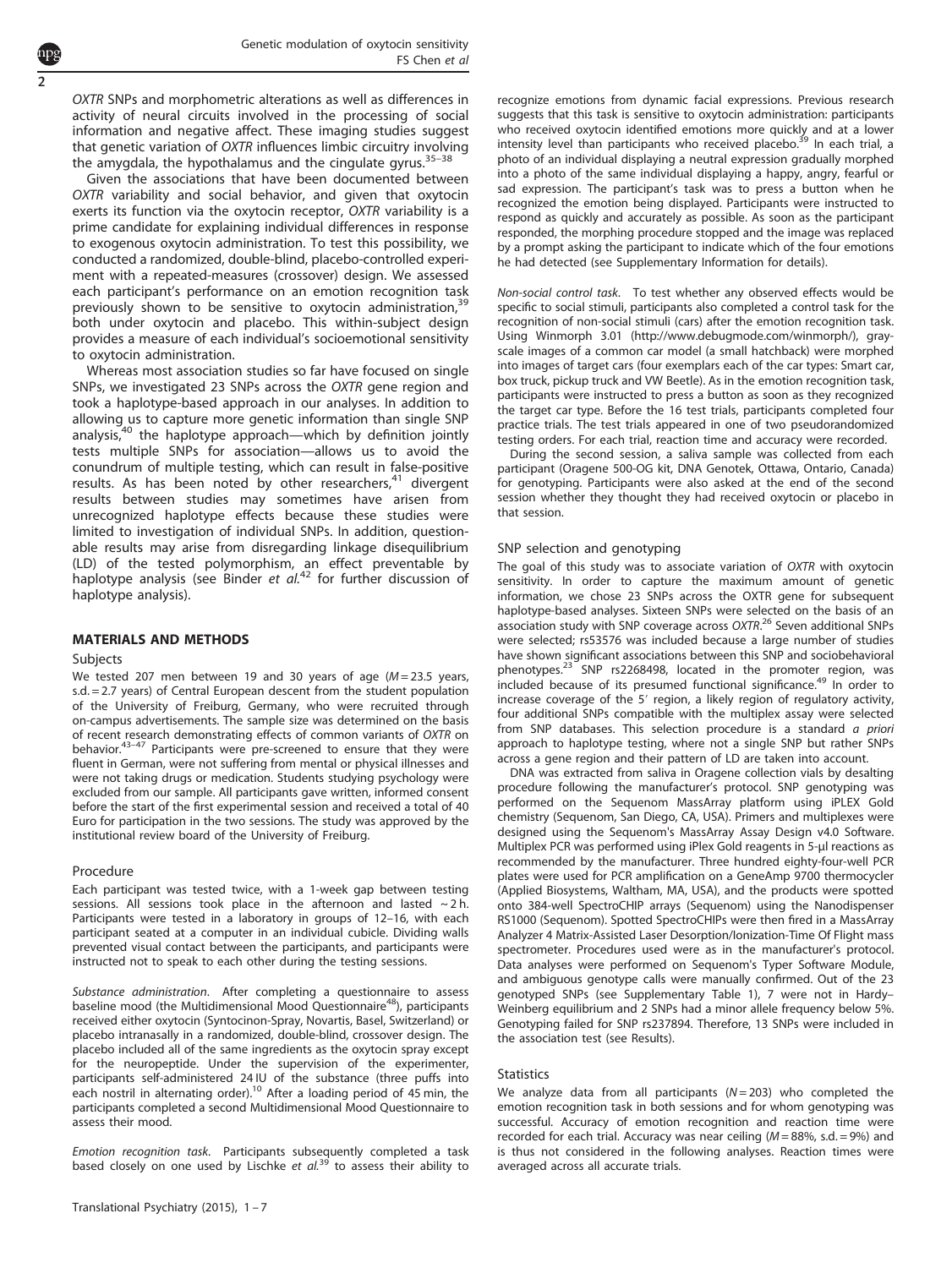Preliminary analyses showed a main effect of time, indicating that reaction times improved between the first and second sessions for all groups. Therefore, reaction times were standardized (z-transformed) separately for each session (1 and 2). In order to obtain a measure for oxytocin sensitivity, a difference score was calculated (subtracting standardized reaction times under oxytocin from standardized reaction times under placebo).

Haplotype analyses were performed with version 3.1.6 of the program UNPHASED.[50](#page-6-0) Associations between haplotypes and the quantitative trait oxytocin sensitivity were tested with the individual haplotype test implemented in UNPHASED. This option gives individual tests for each haplotype in turn, and tests for a difference between a haplotype and all the others pooled together. The outcome variable was our measure for oxytocin sensitivity, that is, the difference in reaction time between oxytocin and placebo. Using a sliding window approach, seven to two marker haplotypes were tested. Only haplotypes with a frequency of  $>$  2.5% were analyzed. In order to correct for multiple testing, the permutation test option as provided in UNPHASED was used. Permutation test correction was performed using 1000 iterations (random permutations) and was applied to correction of global P-values (the P-value generated by UNPHASED as an overall test of each block of haplotypes).

In order to confirm the results obtained using UNPHASED, which used the difference score as an outcome measure, a General Linear Model for repeated measures, with reaction time under oxytocin and placebo as repeated variables, haplotype as the between-subject factor, and order of substance administration as a covariate was computed (SPSS Version 20, IBM, Armonk, NY, USA). Assumptions of normality, equality of variance in the groups being compared, and sphericity were checked and met by the data. In all analyses, two-tailed P-values are reported.

> a  $5^{\circ}$

## **RESULTS**

rs237889

rs2254298

The assayed SNPs, their location along the OXTR genomic region and their relationship to the exon/intron boundaries of the gene are shown in the upper part of Figure 1. The lower part shows the LD map of the genotyped SNPs as depicted by Haploview.

Haplotype analyses revealed significant associations between oxytocin sensitivity and haplotypes of marker sizes six to two [\(Table 1\)](#page-3-0). A more detailed analysis of the six-marker block showed that two haplotypes differed significantly from the remaining ones: CCGAGA and TTCGGG (with frequencies of 7.1% and 28.3%, respectively; see [Table 2](#page-3-0)).

In order to specify the direction of effects, we compared oxytocin sensitivity scores (based on the emotion recognition speed under oxytocin versus placebo; see Materials and methods) among three groups: carriers of the two significant haplotype groups (TTCGGG and CCGAGA) and the group comprising the remaining haplotype combinations (Other group). As shown in [Figure 2](#page-3-0), the two significant six-marker haplotypes showed opposing effects. Both carriers of the TTCGGG haplotype and carriers of the CCGAGA haplotype showed differential sensitivity to oxytocin relative to the Other group. Specifically, carriers of the TTCGGG haplotype recognized emotions more quickly and at a lower intensity level under oxytocin compared with placebo; CCGAGA carriers showed the opposite pattern. When all genotype groups were combined, there was no main effect of oxytocin on emotion recognition speed.

 $3'$ 





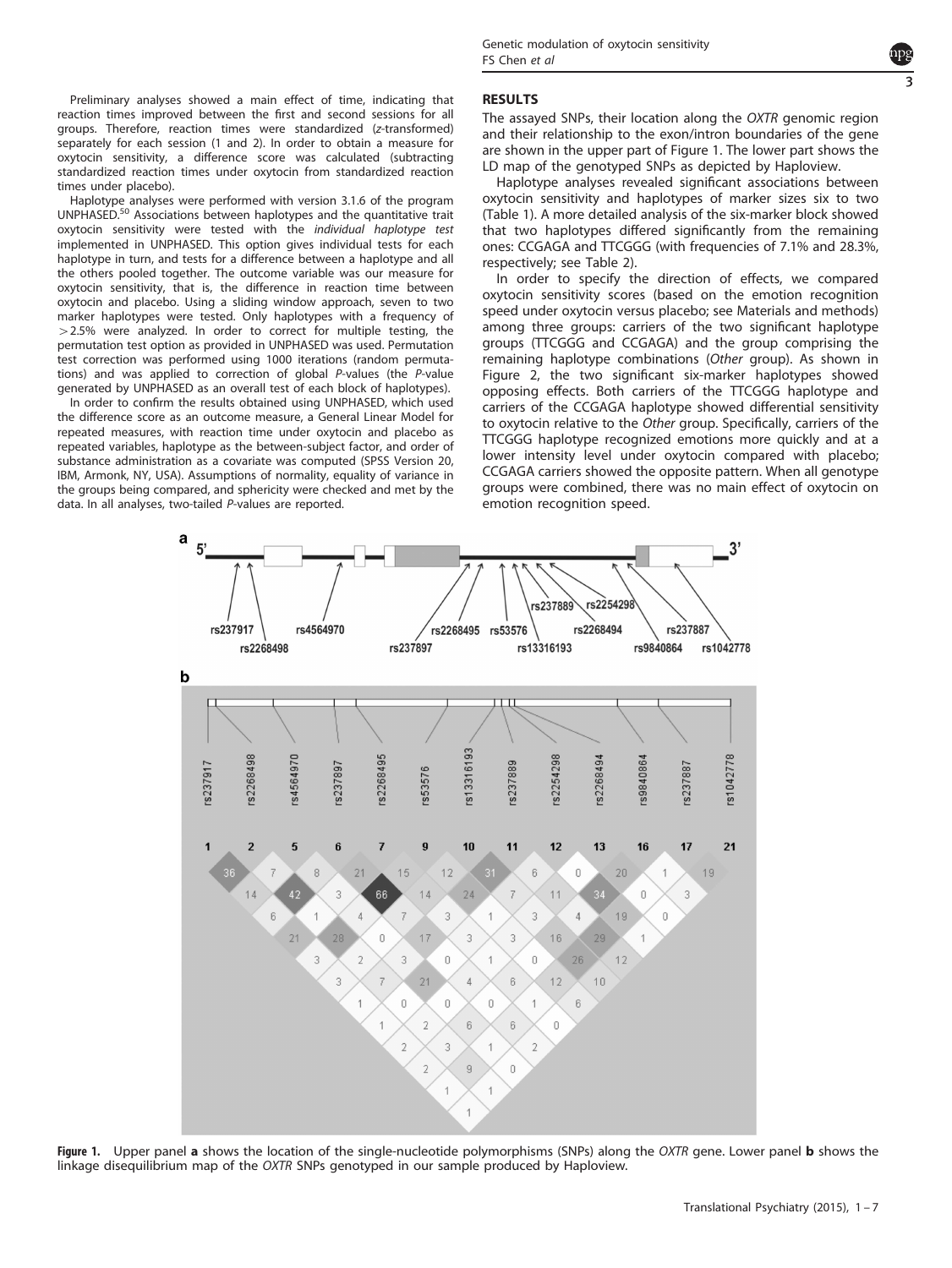Genetic modulation of oxytocin sensitivity FS Chen et al



| Detailed analysis of 6-marker haplotype block<br>Table 2.<br>rs237917-rs2268498-rs4564970-rs237897-rs2268495-rs53576                                                                                                                                                                                                      |           |       |       |  |  |
|---------------------------------------------------------------------------------------------------------------------------------------------------------------------------------------------------------------------------------------------------------------------------------------------------------------------------|-----------|-------|-------|--|--|
| Haplotype                                                                                                                                                                                                                                                                                                                 | Frequency | $X^2$ | P     |  |  |
| Likelihood ratio $X^2 = 14.78$ , df = 6,<br>global P-value = $0.022$ (0.048)                                                                                                                                                                                                                                              |           |       |       |  |  |
| C-C-G-A-G-A                                                                                                                                                                                                                                                                                                               | 0.283     | 7.483 | 0.006 |  |  |
| C-T-G-G-G-G                                                                                                                                                                                                                                                                                                               | 0.218     | 0.127 | 0.720 |  |  |
| $T-T-G-G-A-G$                                                                                                                                                                                                                                                                                                             | 0.156     | 3.113 | 0.078 |  |  |
| $C$ - $C$ - $G$ -A- $G$ - $G$                                                                                                                                                                                                                                                                                             | 0.074     | 0.083 | 0.774 |  |  |
| <b>T-T-C-G-G-G</b>                                                                                                                                                                                                                                                                                                        | 0.071     | 6.681 | 0.010 |  |  |
| $C$ - $C$ -G-G-A-G                                                                                                                                                                                                                                                                                                        | 0.066     | 0.877 | 0.349 |  |  |
| $T-T-G-A-G-A$                                                                                                                                                                                                                                                                                                             | 0.049     | 0.176 | 0.675 |  |  |
| Abbreviation: df, degrees of freedom. Global P-value and permutation-<br>corrected P-value (shown in brackets) for the six-marker haplotype<br>window. Individual tests for each haplotype showed that two haplotypes<br>(CCGAGA and TTCGGG) differed significantly (indicated in bold) from the<br>remaining haplotypes. |           |       |       |  |  |

The results obtained using UNPHASED, which used the difference score as the outcome measure, were confirmed with a general linear model for repeated measures, with reaction time under oxytocin and placebo as repeated variables, six-marker haplotype as the between-subject factor and order of substance administration as a covariate (haplotype by substance interaction:  $F_{2,186} = 5.80; P = 0.004$ .

With regard to the blocks of smaller window sizes, with very few exceptions, the same allelic combinations (comprising subsets of the alleles in the six-marker haplotypes) drove the significant associations (see Supplementary Table 2; detailed results for the other haplotype windows can be found in Supplementary Table 3).

There is one additional three-marker haplotype in intron 3 comprising SNPs rs2254298–rs2268494–rs9840864 showing



Figure 2. Graph shows relative oxytocin sensitivity across groups for the six-marker haplotype block rs237917–rs2268498–rs4564970– rs237897–rs2268495–rs53576. Oxytocin sensitivity was indexed in terms of emotion recognition speed under oxytocin compared with placebo. Higher values indicate faster reaction times under oxytocin.



Figure 3. Graph shows relative oxytocin sensitivity across groups for the three-marker haplotype block rs2254298–rs2268494–rs9840864. Oxytocin sensitivity was indexed in terms of emotion recognition speed under oxytocin compared with placebo. Higher values indicate faster reaction times under oxytocin.

significant results (Figure 3). As shown in [Table 3](#page-4-0), the A-allele of rs2254298, which also shows a nominally significant association on the single SNP level, falls exclusively on the significant haplotype. Furthermore, the six SNPs that make up the significant six-marker haplotype and additionally rs2254298 were significantly associated with sensitivity to oxytocin on their own (see bottom of Table 1), with rs237897 surviving Bonferroni correction for 13 tested SNPs.

Non-social control condition and additional analyses

General Linear Model analyses showed no haplotype by substance interactions ( $F_{2,180}$  = 1.52;  $P = 0.22$ ) under the non-social control condition, which used cars that morphed from a 'neutral' model into one of four other models as stimuli, supporting the view that the effects of oxytocin are specific for social stimuli.

Finally, as a group, participants were not able to tell whether they had received oxytocin or placebo (the accuracy rate of 53% did not differ from the chance level of 50%,  $Z=0.85$ ,  $P=0.39$ ).

<span id="page-3-0"></span>4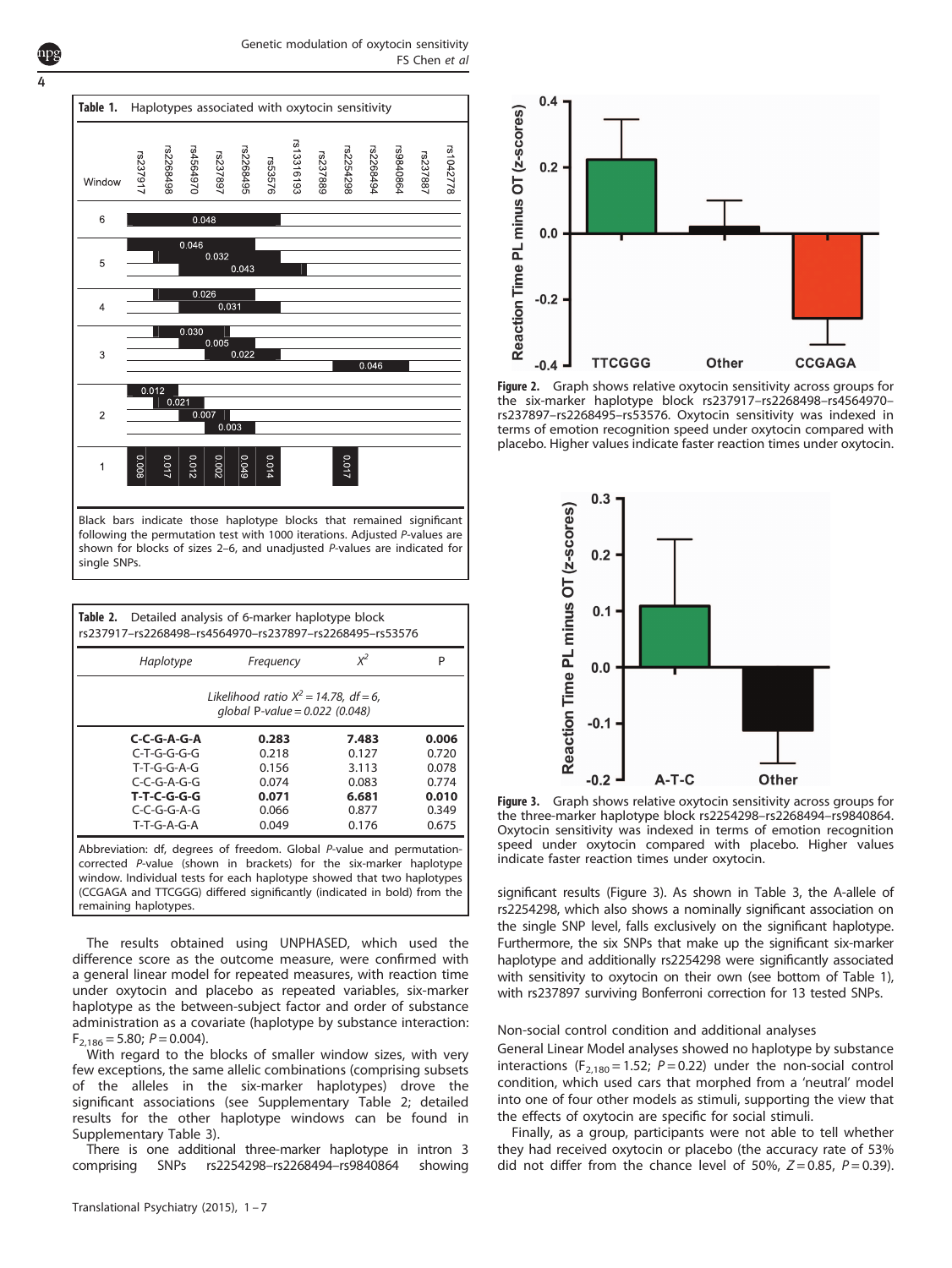<span id="page-4-0"></span>

| <b>Table 3.</b> Detailed analysis of 3-marker haplotype block<br>rs2254298-rs2268494-rs9840864                                                |                                                                             |                                  |                                  |                                  |  |  |
|-----------------------------------------------------------------------------------------------------------------------------------------------|-----------------------------------------------------------------------------|----------------------------------|----------------------------------|----------------------------------|--|--|
|                                                                                                                                               | Haplotype                                                                   | Frequency                        | $X^2$                            | P                                |  |  |
|                                                                                                                                               | Likelihood ratio $X^2 = 8.23$ , df = 3, global<br>P-value = $0.042$ (0.046) |                                  |                                  |                                  |  |  |
|                                                                                                                                               | $G-T-G$<br>$A-T-C$<br>$G-T-C$<br>$G-A-C$                                    | 0.771<br>0.093<br>0.070<br>0.060 | 0.336<br>6.269<br>2.386<br>0.151 | 0.562<br>0.012<br>0.122<br>0.697 |  |  |
| Abbreviation: df, degrees of freedom. Global P-value and permutation-<br>corrected P-value (shown in brackets) for the three-marker haplotype |                                                                             |                                  |                                  |                                  |  |  |

corrected P-value (shown in brackets) for the three-marker haplotype window that falls outside the region delineated by the six-marker window shown above. The ATC haplotype, tagged by the A allele of rs2254298, differs significantly (indicated in bold) from the remaining haplotypes.

Participants' mood was not affected by receiving oxytocin versus placebo (that is, changes in Multidimensional Mood Questionnaire scores from pre- to post-spray application did not differ by the substance group, all  $P > 0.20$ ).

# **DISCUSSION**

There are several lines of evidence implicating the central oxytocin system in the etiology of mental disorders characterized by social deficits. This is supported by genetic studies linking SNPs and haplotypes of OXTR to individual differences in social behavior. Furthermore, several of these SNPs have been associated with structural and functional changes in human brain regions involved in a regulatory circuit of socioemotional information processing. The discovery that neuropeptides can be non-invasively delivered to the brain in humans has raised considerable interest in the therapeutic potential of oxytocin for the treatment of disorders characterized by social functioning deficits.<sup>[3,4](#page-5-0)</sup>

Here, we investigated whether sensitivity to oxytocin administration is influenced by genetic variation of OXTR. We identified a six-marker haplotype block spanning the promoter region and intron 3 that was significantly associated with our measure of oxytocin sensitivity, emotion recognition performance under oxytocin versus placebo. Specifically, we identified two haplotypes that were differentially associated with oxytocin sensitivity: the TTCGGG haplotype comprising SNPs rs237917–rs2268498– rs4564970–rs237897–rs2268495–rs53576 is associated with increased emotion recognition performance under oxytocin versus placebo, and the CCGAGA haplotype with the opposite pattern. It is of note that the A allele of rs53576, previously associated with phenotypes including reduced empathy, lower trust, reduced sensitivity to social support in the context of stress and less sensitive parenting, falls almost exclusively on the CCGAGA haplotype. In the present study, this haplotype was associated with decreased emotion recognition speed under oxytocin compared with placebo.

The functional consequences associated with this haplotype are currently unknown. Speculatively, it is possible that previously reported findings in the literature involving rs53576 are functionally explained by LD with the SNPs located in the regulatory region of OXTR, possibly influencing transcriptional efficiency. There is tentative evidence that promoter SNP rs2268498, associated with negative emotionality $49$  and moral judgments,  $51$ influences OXTR gene regulation (referred to in Montag et  $al$ <sup>[49](#page-6-0)</sup> as unpublished data). Detailed functional in vitro characterization of OXTR promoter SNPs, including rs2268498, is warranted.

Although a number of other studies have used single SNP approaches to examine the effect of oxytocin intranasal administration on social cognition, we are not aware of the specific use



of haplotype analysis in experiments that involve intranasal oxytocin administration. There are studies that have used haplotype analysis to examine association between the oxytocin receptor, behavior and psychopathology. For instance, in a study by Lerer et al.,<sup>[26](#page-5-0)</sup> several OXTR haplotypes were associated with autism. Significant findings emerged for haplotypes comprising SNPs in intron 1 and the untranslated part of exon 4. Of note, associations were shown with haplotypes of several sizes including SNPs rs237897 and/or rs2254298. The first SNP is part of our six-marker haplotype, and rs2254298 is tagging the threemarker haplotype identified in the present study. Another haplotype-based analysis identified an association between social cognition and a haplotype consisting of rs11131149 and  $rs2254298<sup>52</sup>$  $rs2254298<sup>52</sup>$  $rs2254298<sup>52</sup>$  A third study showed that a haplotype comprising SNPs rs9840864 and rs2268494—the latter being part of the significant three-marker block in our study—was associated with anger and retaliation after betrayal.<sup>[47](#page-6-0)</sup> This shows some convergence between studies; however, as our study had a more extensive coverage of the 5´ region of the gene, and the other studies did not or only partially include the SNPs of our six-marker haplotype, the results cannot be directly compared.

Our results suggest that oxytocin administration facilitates emotion recognition in some individuals more than others. The fact that no main effect of oxytocin was observed in this study when all genotype groups were combined highlights the critical influence of individual difference factors in oxytocin administration effects. The ability to recognize the emotions of others is a building block for empathy and has been associated with prosocial behavior.<sup>[53](#page-6-0)</sup> Impairments in the ability to recognize emotions are also characteristic of several mental disorders involving social deficits, including autism $54$  and borderline personality disorder.<sup>[55](#page-6-0)</sup> Preliminary evidence suggests that oxytocin may indeed alleviate impairments in emotion recognition in some clinical samples. $8,18,56$  $8,18,56$  By identifying particular individuals who respond to oxytocin administration more strongly than others in the context of an emotion recognition task, the current study provides a first step toward predicting which individuals are likely to profit from oxytocin-based treatments intended to alleviate impairments in socioemotional functioning.

We chose the emotion recognition task in our study based on the fact that it has been shown to be sensitive to oxytocin administration.<sup>[39](#page-6-0)</sup> Furthermore, because it involves dynamic stimuli, this task arguably has more ecological validity than tasks involving static photos of faces. However, future research will be necessary to test the generalizability of our reported findings to other emotion recognition tasks, to other tasks relevant for empathy and prosocial behavior and to other types of settings and contexts.

Because previous results have suggested sex differences in associations between OXTR genotype and phenotype<sup>[57](#page-6-0)</sup> as well as in responses to intranasal oxytocin administration, [11](#page-5-0)[,58](#page-6-0) we decided to limit our current study to male participants. Follow-up studies testing women are necessary to examine the generalizability of our findings and are expected to be particularly informative, given the potential for sex differences in this domain. As with all genetic association studies, our findings should be replicated in an independent sample and with a larger sample size to establish the robustness of the effects we observed. Given that different directions of genotype–phenotype associations have been observed in different ethnicities,<sup>[25,28](#page-5-0)</sup> future work should also test the effects reported here in other ethnic groups. Furthermore, the distribution of these haplotypes in samples with impairments in socioemotional functioning should be documented in future research. This information on haplotype distributions may help to elucidate some of the potential sources of these socioemotional impairments and may also help identify specific samples for which oxytocin-based therapies are more or less likely to be effective.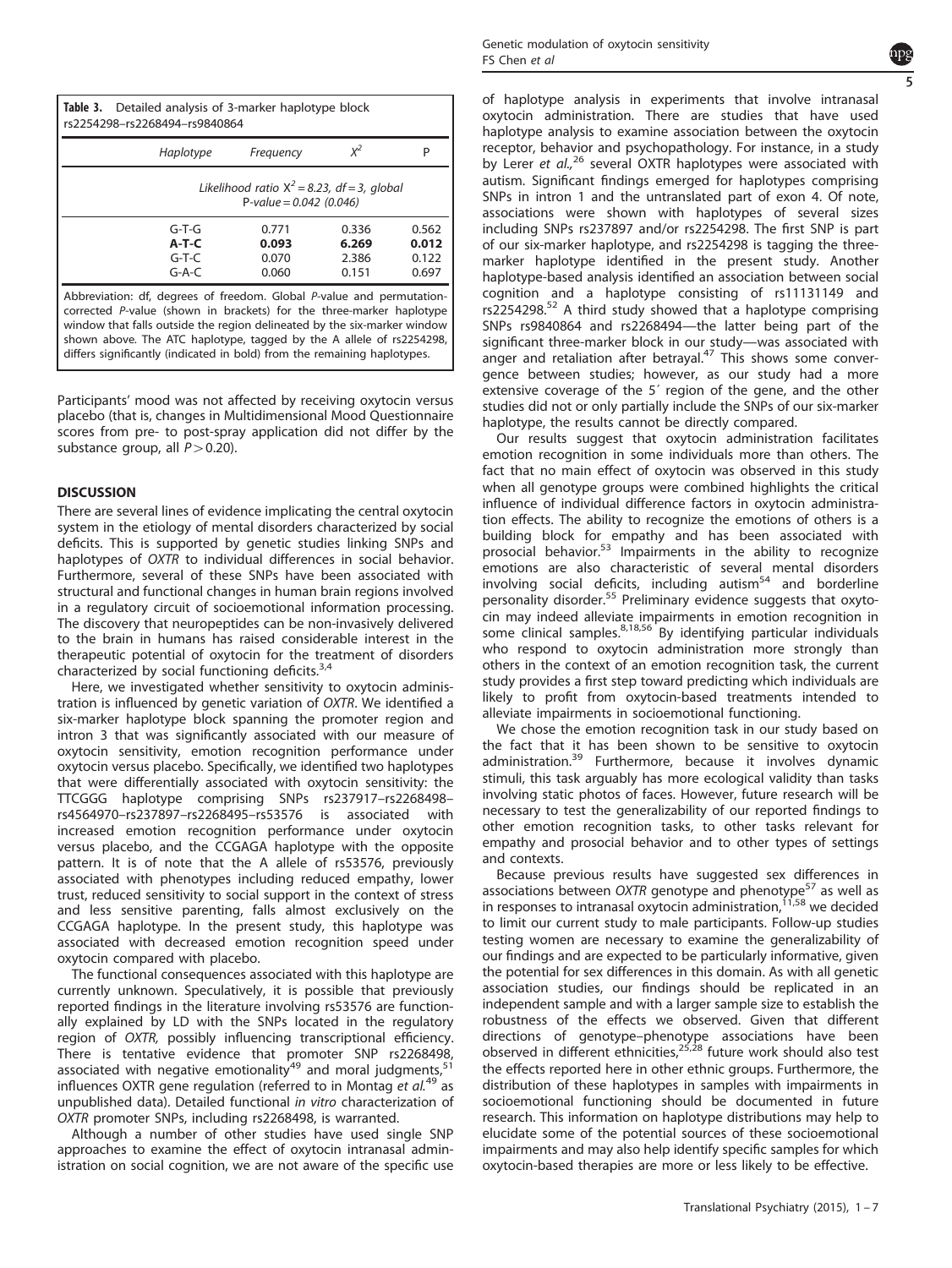<span id="page-5-0"></span>It is also likely that epigenetic modifications of OXTR influence oxytocin sensitivity.[59](#page-6-0) Functional studies have shown that differential methylation of a CpG island in the OXTR promoter seems to be functionally important for OXTR expression.<sup>[60](#page-6-0)</sup> and differences in the degree of methylation have been observed in childhood disorders characterized by impairments in social cognition, including autism $61$  and conduct problems concurrent with callous-unemotional traits.<sup>[62](#page-6-0)</sup>

In addition to OXTR, other factors involved in the oxytocin pathway might influence oxytocin sensitivity. These include the gene for oxytocin (OXT; coding for the precursor protein oxytocinneurophysin-I), the gene encoding the enzyme that metabolizes oxytocin, oxytocinase (human leucyl/cystinylaminopeptidase; LNPEP) as well as CD38, a key mediator of oxytocin brain release.<sup>[63](#page-6-0),[64](#page-6-0)</sup> In the long term, future studies involving larger sample sizes may help to elucidate the role of these other genes, along with potential gene–gene interactions in oxytocin sensitivity.

The current study, which demonstrates genetic modulation of sensitivity to oxytocin administration, identifies one specific and systematic source of individual differences in response to oxytocin administration. The identification of this new haplotype block conferring differences in oxytocin-induced socioemotional behavior will not only help advance a basic scientific understanding of the human oxytocin system but may also improve the prediction of clinical outcomes of novel therapy approaches using oxytocin. More specifically, these results may help to bridge the insights from a pharmacogenetic approach to psychobiological therapy combining oxytocin administration and psychotherapy<sup>4,[65](#page-6-0),[66](#page-6-0)</sup> for genetically targeted subgroups of patients with social deficits across diagnostic categories of mental disorders (for example, autism spectrum disorder, social anxiety disorder and borderline personality disorder). More such personalized treatment strategies<sup>67,[68](#page-6-0)</sup> are necessary to help fulfill the immense promise of translational success of oxytocin-based therapies.

## CONFLICT OF INTEREST

The authors declare no conflict of interest.

# **ACKNOWLEDGMENTS**

We thank Dr Valentina Colonnello for her support in creating study materials; Dr Gail Alvarez, Celia Gaertig, Valentina Glueck, Laura Huber, Anna Mauz and Richard Rau for their assistance during data collection; and Hanne Collins for editorial assistance. This study was supported by Deutsche Forschungsgemeinschaft research grant HE 5310/1-1 to MH, FSC and RK. RK gratefully acknowledges grant support from the Deutsche Forschungsgemeinschaft (DFG; KU 2479/3-1). GD and MH gratefully acknowledge grant support from the DFG (Do1312/2-1; DFG, Do1312/2-3). MH was supported by the European Neuroscience Network NEUREX. FSC gratefully acknowledges support from a research fellowship of the Alexander von Humboldt Foundation.

## **REFERENCES**

- 1 Donaldson ZR, Young LJ. Oxytocin, vasopressin, and the neurogenetics of sociality. Science 2008; 322: 900–904.
- 2 Insel TR. The challenge of translation in social neuroscience: a review of oxytocin, vasopressin, and affiliative behavior. Neuron 2010; 65: 768–779.
- 3 Meyer-Lindenberg A, Domes G, Kirsch P, Heinrichs M. Oxytocin and vasopressin in the human brain: social neuropeptides for translational medicine. Nat Rev Neurosci 2011; 12: 524–538.
- 4 Heinrichs M, von Dawans B, Domes G. Oxytocin, vasopressin, and human social behavior. Front Neuroendocrinol 2009; 30: 548-557.
- 5 Feldman R. Oxytocin and social affiliation in humans. Hormones Behav 2012; 61: 380–391.
- 6 Kosfeld M, Heinrichs M, Zak PJ, Fischbacher U, Fehr E. Oxytocin increases trust in humans. Nature 2005; 435: 673–676.
- 7 Guastella AJ, Mitchell PB, Dadds MR. Oxytocin increases gaze to the eye region of human faces. Biol Psychiatry 2008; 63: 3-5.
- 8 Domes G, Kumbier E, Heinrichs M, Herpertz SC. Oxytocin promotes facial emotion recognition and amygdala reactivity in adults with asperger syndrome. Neuropsychopharmacology 2014; 39: 698–706.
- 9 Domes G, Heinrichs M, Michel A, Berger C, Herpertz SC. Oxytocin improves 'mindreading' in humans. Biol Psychiatry 2007; 61: 731–733.
- 10 Heinrichs M, Baumgartner T, Kirschbaum C, Ehlert U. Social support and oxytocin interact to suppress cortisol and subjective responses to psychosocial stress. Biol Psychiatry 2003; 54: 1389–1398.
- 11 Domes G, Heinrichs M, Glascher J, Buchel C, Braus D, Herpertz S. Oxytocin attenuates amygdala responses to emotional faces regardless of valence. Biol Psychiatry 2007; 62: 1187–1190.
- 12 Gamer M, Zurowski B, Buchel C. Different amygdala subregions mediate valencerelated and attentional effects of oxytocin in humans. Proc Natl Acad Sci USA 2010; 107: 9400–9405.
- 13 Kirsch P, Esslinger C, Chen Q, Mier D, Lis S, Siddhanti S et al. Oxytocin modulates neural circuitry for social cognition and fear in humans. J Neurosci 2005; 25: 11489–11493.
- 14 Kanat M, Heinrichs M, Schwarzwald R, Domes G. Oxytocin attenuates neural reactivity to masked threat cues from the eyes. Neuropsychopharmacology 2015;  $40.287 - 295$
- 15 Andari E, Duhamel JR, Zalla T, Herbrecht E, Leboyer M, Sirigu A. Promoting social behavior with oxytocin in high-functioning autism spectrum disorders. Proc Natl Acad Sci USA 2010; 107: 4389–4394.
- 16 Bakermans-Kranenburg MJ, van IJMH. Sniffing around oxytocin: review and metaanalyses of trials in healthy and clinical groups with implications for pharmacotherapy. Transl Psychiatry 2013; 3: e258.
- 17 Bartz JA, Zaki J, Bolger N, Hollander E, Ludwig NN, Kolevzon A et al. Oxytocin selectively improves empathic accuracy. Psychol Sci 2010; 21: 1426-1428
- 18 Guastella AJ, Einfeld SL, Gray KM, Rinehart NJ, Tonge BJ, Lambert TJ et al. Intranasal oxytocin improves emotion recognition for youth with autism spectrum disorders. Biol Psychiatry 2010; 67: 692–694.
- 19 Domes G, Heinrichs M, Kumbier E, Grossmann A, Hauenstein K, Herpertz SC. Effects of intranasal oxytocin on the neural basis of face processing in autism spectrum disorder. Biol Psychiatry 2013; 74: 164–171.
- 20 Guastella AJ, Howard AL, Dadds MR, Mitchell P, Carson DS. A randomized controlled trial of intranasal oxytocin as an adjunct to exposure therapy for social anxiety disorder. Psychoneuroendocrinology 2009; 34: 917–923.
- 21 Labuschagne I, Phan KL, Wood A, Angstadt M, Chua P, Heinrichs M et al. Oxytocin attenuates amygdala reactivity to fear in generalized social anxiety disorder. Neuropsychopharmacology 2010; 35: 2403–2413.
- 22 Bertsch K, Gamer M, Schmidt B, Schmidinger I, Walther S, Kastel T et al. Oxytocin and reduction of social threat hypersensitivity in women with borderline personality disorder. Am J Psychiatry 2013; 170: 1169-1177.
- 23 Kumsta R, Heinrichs M. Oxytocin, stress and social behavior: neurogenetics of the human oxytocin system. Curr Opin Neurobiol 2013; 23: 11-16.
- 24 Ebstein RP, Israel S, Chew SH, Zhong S, Knafo A. Genetics of human social behavior. Neuron 2010; 65: 831–844.
- 25 Jacob S, Brune C, Carter C, Leventhal B, Lord C, Cookjr E. Association of the oxytocin receptor gene (OXTR) in Caucasian children and adolescents with autism. Neurosci Lett 2007; 417: 6–9.
- 26 Lerer E, Levi S, Salomon S, Darvasi A, Yirmiya N, Ebstein RP. Association between the oxytocin receptor (OXTR) gene and autism: relationship to Vineland Adaptive Behavior Scales and cognition. Mol Psychiatry 2008; 13: 980–988.
- 27 Liu X, Kawamura Y, Shimada T, Otowa T, Koishi S, Sugiyama T et al. Association of the oxytocin receptor (OXTR) gene polymorphisms with autism spectrum disorder (ASD) in the Japanese population. J Hum Genet 2010; 55: 137–141.
- 28 Wu S, Jia M, Ruan Y, Liu J, Guo Y, Shuang M et al. Positive association of the oxytocin receptor gene (OXTR) with autism in the Chinese Han population. Biol Psychiatry 2005; 58: 74–77.
- 29 Chen FS, Kumsta R, von Dawans B, Monakhov M, Ebstein RP, Heinrichs M. Common oxytocin receptor gene (OXTR) polymorphism and social support interact to reduce stress in humans. Proc Natl Acad Sci USA 2011; 108: 19937–19942.
- 30 Kim HS, Sherman DK, Sasaki JY, Xu J, Chu TQ, Ryu C et al. Culture, distress, and oxytocin receptor polymorphism (OXTR) interact to influence emotional support seeking. Proc Natl Acad Sci USA 2010; 107: 15717–15721.
- 31 Kogan A, Saslow LR, Impett EA, Oveis C, Keltner D, Rodrigues Saturn S. Thin-slicing study of the oxytocin receptor (OXTR) gene and the evaluation and expression of the prosocial disposition. Proc Natl Acad Sci USA 2011; 108: 19189–19192.
- 32 Rodrigues SM, Saslow LR, Garcia N, John OP, Keltner D. Oxytocin receptor genetic variation relates to empathy and stress reactivity in humans. Proc Natl Acad Sci USA 2009; 106: 21437–21441.
- 33 Krueger F, Parasuraman R, Iyengar V, Thornburg M, Weel J, Lin M et al. Oxytocin receptor genetic variation promotes human trust behavior. Front Hum Neurosci 2012; 6: 4.